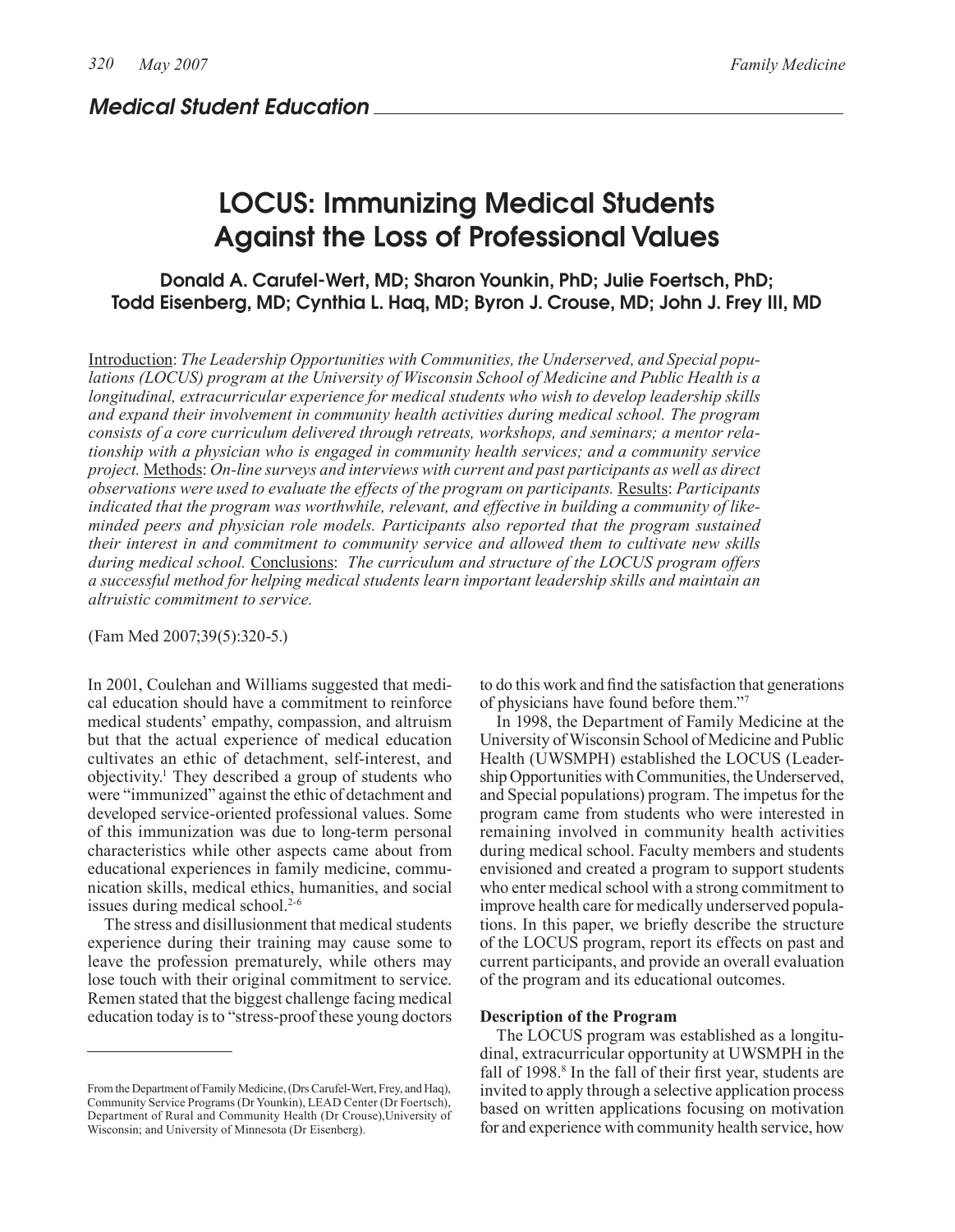this program would benefit applicants now and in their future career, and a description of a leader with whom the applicant has had contact in the past. Student participation is voluntary and carries no academic credit. Participants are referred to as fellows and remain in the program until graduation from medical school. At the time of the program evaluation in the fall of 2004, 102 fellows had enrolled, 35 fellows had completed the program, 65 remained active in the program, and only two had withdrawn. The program was initially supported through predoctoral training grants from the Health Resources and Services Administration and the Wisconsin Area Health Education Center (AHEC) and is now supported by the University of Wisconsin Department of Family Medicine.

Fellows participate in the core curriculum, are matched with mentors, and complete a service project. Mentors initially are generalist physicians with experience in community service. Frequently, additional community mentors are added throughout the course of fellows' projects. Mentors serve as role models—sometimes spending time with fellows in their clinical settings and/or socially over meals and provide guidance regarding students' projects and career development.

### **Core Curriculum**

The curriculum addresses a broad range of leadership skills in community health service. A curriculum outline is shown in Table 1.

The core curriculum comprises a series of retreats, workshops, and seminars through 20 hours of scheduled activities per academic year. Fellows are encouraged to engage in the design of the core curriculum. The program has evolved over time through systematic

collection of feedback and incorporation of recommendations from fellows.

 Working individually or in teams, fellows apply and refine leadership skills through design and completion of a community health service project, often by the end of the second year. Fellows are expected to discuss project plans with their mentors, to submit project updates, and to present their project at local, regional, or national meetings. Fellows are encouraged to reflect on and share lessons learned from completed, as well as uncompleted, projects. It is stressed to the fellows that the process of the project is more important than the perceived success or failure based on completing a project or not. Examples of community service projects include (1) a home visitation program for teen mothers in Rhinelander, Wis—designed to prevent teen pregnancy, partnering with the county health department, (2) Mentoring Achievement Program, which pairs medical students with at-risk middle school students, (3) San Lucas Project: service-learning project in San Lucas Toliman, Guatemala, (4) Boys and Girls Club Health Education Program: conducting after-school programs at the Dane County Boys and Girls Club, and (5) Health Care in Diverse Communities elective—ongoing elective for medical and other health science students. Senior fellows, many of whom present their projects at annual retreats, often become advisors and role models for first- and second-year fellows.

## **Methods**

An independent evaluator conducted a program evaluation using phone interviews with graduates who had completed the program, a survey of all medical students and graduates who completed at least 1 year

| Introduction to Leadership in Medicine                                  | Explore the meaning of leadership, leadership qualities and styles, leadership versus<br>followership, cultivate personal leadership qualities                                                                                               |
|-------------------------------------------------------------------------|----------------------------------------------------------------------------------------------------------------------------------------------------------------------------------------------------------------------------------------------|
| Leadership and One's Self                                               | Develop personal mission statement; experience and use strategies for balance and stress<br>management; use self-reflection to assess interpersonal, organizational, and planning<br>skills; identify personal challenges                    |
| Leadership and Others                                                   | Demonstrate team skills, lead effective meetings, participate in conflict resolution, and<br>mediation skills training                                                                                                                       |
| Leadership and Communities: Health Issues in Communities                | Identify community health challenges and discuss how physicians may help address health<br>challenges, experience and reflect on a project-related health challenge                                                                          |
| Leadership and Communities: Community Health Methods                    | Understand approaches to community health, community-oriented primary health care,<br>ecological models, and evidence-based medicine; community medicine; public health;<br>population health, logic model, and other theoretical frameworks |
| Leadership and Communities: Community Service Activism<br><b>Skills</b> | Improve oral communication skills, written presentation skills, activist skills                                                                                                                                                              |
| Leadership and Communities: Community Health Service<br>Projects        | Learn and use rapid appraisal techniques, surveys, key informant interviews, access health<br>and demographic data; apply community service frameworks to projects; implement,<br>evaluate, and present projects                             |

# Table 1

# Outline of Program Curriculum Topics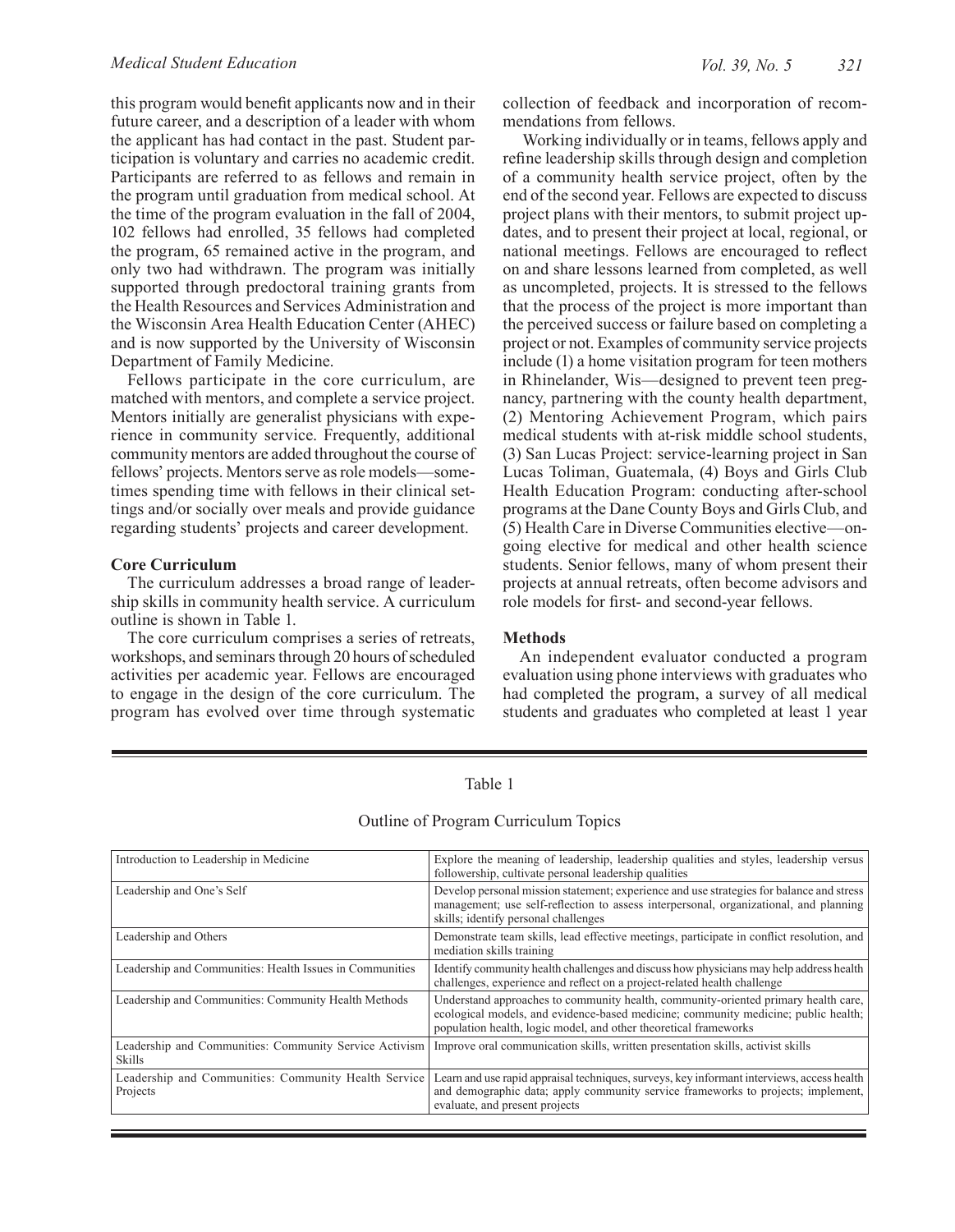of the program, direct observation at retreats and seminars, and review of program documents, databases, and formative evaluation data. Only the data from the student interviews and surveys are reported here. Study methods were approved by the University of Wisconsin Institutional Review Board.

#### *Instrument Development and Content*

Of the 35 fellows who graduated from medical school (past fellows) since the inception of the program, current contact information was found for 29 (83%). After numerous attempts to contact these graduates by e-mail and phone, 15 (43%) replied, all of whom consented to an interview. The semi-structured interviews were recorded and transcribed. The 15 graduates interviewed to help develop the questionnaire reflected the demographics and career choice of the group of graduates as a whole. The areas of focus of the interviews included motivation for going into medicine and joining the LOCUS program, skills learned and how they were learned, program influence on medical school education, community service project, leadership skill improvement, mentor experience, outcomes of program involvement, and career directions and community service.

#### *Survey Methods*

Using themes from these interviews with graduates, the evaluator developed a questionnaire that was administered to all 77 past and current LOCUS fellows who had participated in at least 1 full year of the program and for whom current e-mail addresses were available. The questionnaire, which took about 20 minutes to complete, had 15 questions (three of which required ratings for 11 to 14 separate items) focusing on students' background and reasons for enrolling, the details of their program experience, their ratings of program elements, the perceived influence the program had had on various factors, and suggestions for improvement. Students were given a 3-week period to complete this questionnaire.

#### **Results**

After two rounds of e-mail solicitation, 50 of the 77 LOCUS fellows contacted completed the online questionnaire, for a response rate of 65%. Of the 30 survey respondents (of 50 total) who had chosen a medical specialty, 47% were in family medicine, 23% in pediatrics, 13% in internal medicine, and 19% in other specialties. This compares to an average annual percentage of graduates of UWSMPH choosing family medicine over the past 5 years of 14.9%. All respondents entered the program with at least some prior experience in community service, a prerequisite for participation starting in 2001. All but three of the 50 survey respondents (94%) participated in at least

one other service program while in medical school, and 32 (64%) participated in more than one. Survey respondents ranking of a list of 13 possible reasons for applying to the program are shown in Table 2.

In response to questions about whether the amount of time and effort put into the program was worthwhile, 94% said yes (62% definitely, 22% generally, and 10% probably). Only 4% said "Probably not," and 2% "Definitely not." Ninety-two percent of respondents stated that the topics in the program were either "highly" (54%) or "somewhat" (38%) relevant to their lives at the present time. Six percent said that material was not currently relevant but would be at some point, and only 2% said that material in the program was not relevant to their career.

Table 3 shows the most positively rated areas by fellows of the effects of the program on their current activities, based on a scoring system from 2 (most positive) to -2 (most negative). Table 4 shows fellows' ratings of the most important outcome of their participation in the program. A large percentage of the fellows who responded to the question about important outcomes (40%) mentioned the inspiration and ongoing support network provided within the community of students and program faculty as the most important outcome they experienced. As one respondent wrote, "I was glad to know that there was a place that supported students with a strong interest in communities—a place that acknowledges the service skills we bring into medical school. It brought me support and encouragement to not lose sight of those values." A few participants said that the LOCUS community had been a key factor in retaining them in medicine as a career when they were having doubts.

### Table 2

### Potential Reasons for Enrolling in LOCUS

|                                                                | $% (n)$ for |
|----------------------------------------------------------------|-------------|
| Reasons for Enrolling in LOCUS $(n=50)$                        | a Reason    |
| I knew I wanted to engage in community service while in        | 100%        |
| medical school.                                                | (50)        |
| I wanted to be around and learn from physicians committed      | 100%        |
| to community service.                                          | (50)        |
| I thought the experience would help me get more out of my      | 98%         |
| medical school education.                                      | (48)        |
| I wanted to be around other medical students who were          | 96%         |
| committed to community service.                                | (48)        |
| I wanted training and experience in leadership.                | 96%<br>(48) |
| I knew I wanted to work with underserved populations in        | 94%         |
| medical school and beyond.                                     | (47)        |
| I thought it'd teach me things about medicine I wouldn't learn | 94%         |
| in courses or internships.                                     | (47)        |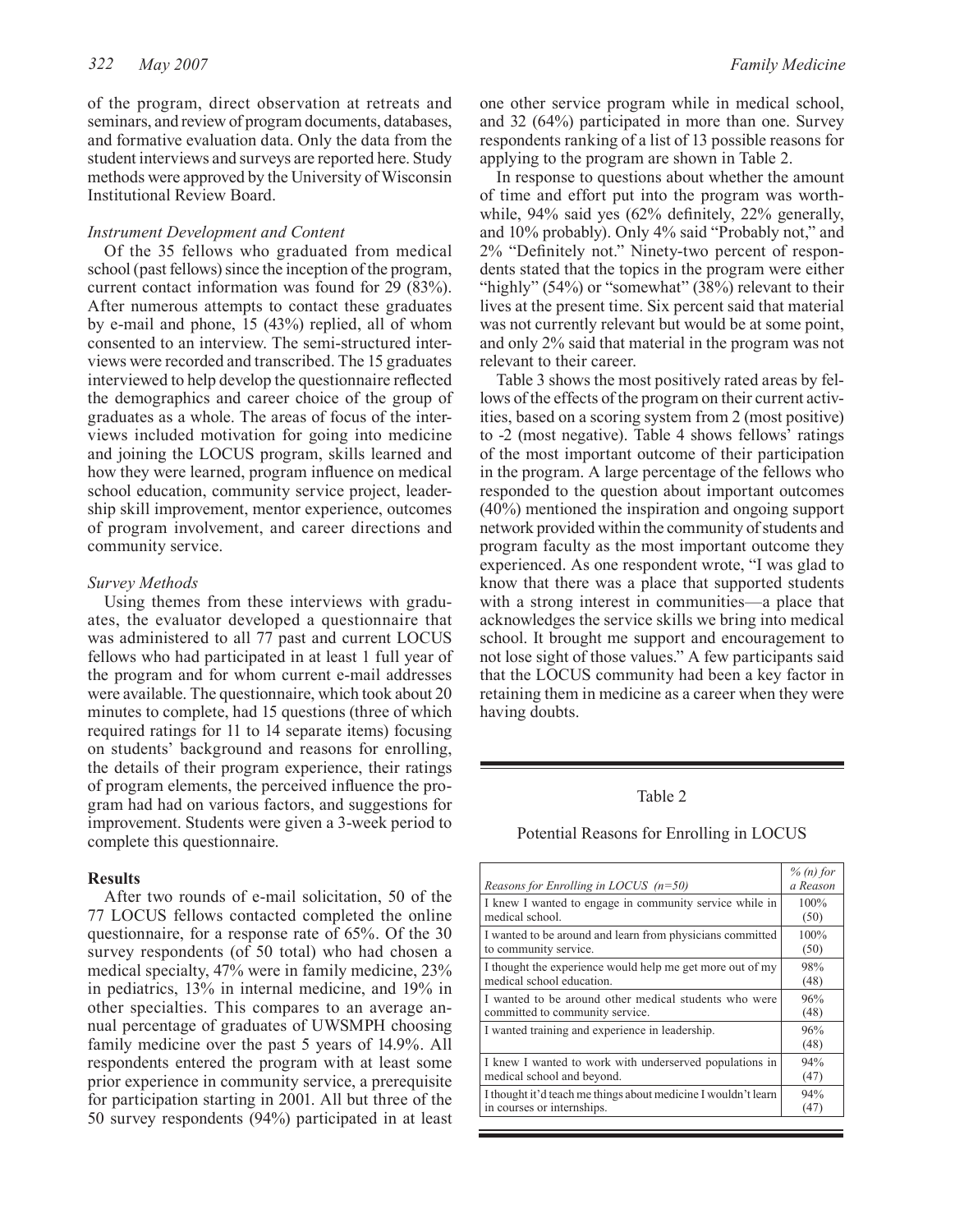# Table 3

## Perceived Impacts of the LOCUS Program on Areas in Participants' Lives

|                                                 | Average<br>Impact, |
|-------------------------------------------------|--------------------|
| Areas That the LOCUS Program Affected           | From $2$ to $-2$   |
| Commitment to community service as a physician  | 1.48               |
| Desire to work with underserved populations     | 1.36               |
| Connections with fellow medical students        | 1.31               |
| Ability to be an effective leader               | 1.24               |
| Interest in taking leadership positions         | 1.14               |
| Desire to remain in medical school and become a |                    |
| physician                                       | 1.12               |

LOCUS—Leadership Opportunities with Communities, the Underserved, and Special populations

For a minority of respondents, there were also negative effects of the program. A small percentage of the 50 respondents said they experienced negative impacts in their commitment to and interest in coursework (10%), ability to juggle and prioritize competing demands (8%), opportunities to receive mentoring in their specialty (6%), sense of belonging in their department  $(6\%)$ , or desire to remain in medical school  $(6\%)$ .

In response to the question asking respondents to rate 15 elements of the program according to how much each item contributed to what they learned, Table 5 shows that respondents felt that the four most influential elements in their LOCUS experience were collaborating/ negotiating with others involved in the implementation of projects, interactions with fellow students, social activities and get-togethers with others in the program, and working on community service projects.

## **Discussion**

Participants in the LOCUS program rated it effective in helping them to maintain their motivation, sustain their volunteer activities, and enhance their leadership skills in community health service as they progressed through medical school. Some fellows even felt the program helped to retain them in medicine at times when their commitment was flagging.

 Both the graduates of the program and fellows still involved in the program felt that the program taught them organizational and logistical skills that were important in developing and implementing community service projects in medical school and beyond. Several interviewees described how they have been able to apply these skills within their residency programs. Some interviewees discussed how the program helped maintain their motivation by broadening their perspective beyond the struggles and tedium of medical school coursework. Others found that the program's community service work and leadership training challenged them to become more assertive and proactive in their educational work as residents.

The value of having a lasting community of likeminded peers and role models has been critical to the success of many programs that recruit and retain people in challenging fields such as primary care,  $9-12$  and the data from this study show similar strong effects from the LOCUS program. The inspirational and retentive effects of community are especially important for people who consider themselves to be "different" or in the minority in their field because of their gender, ethnicity, or the fact that the specialty they are pursuing is currently not popular or glamorous or has high emotional demands. The support provided by the program allowed medical students with a history of and interest in service to feel justified and supported in considering careers that, while not the most financially rewarding, carry the opportunity to continue involvement in

# Table 4

|                                                                                                                    | % of All Respondents |
|--------------------------------------------------------------------------------------------------------------------|----------------------|
| The "Most Important Outcomes" That Survey Respondents Mentioned                                                    | Who Mentioned        |
| The inspiration and support provided by the LOCUS community                                                        | 40%                  |
| Maintaining (or increasing) their idealism and their commitment to careers in medicine                             | 21%                  |
| Learning organizational and logistical skills important in developing and implementing a community service project | 16%                  |
| Developing the skills and confidence to be an effective leader                                                     | 16%                  |
| An increase in their commitment to work with underserved communities                                               | 16%                  |
| Better self-awareness and a clearer sense of their career goals                                                    | 14%                  |
| Exposure to and ongoing connections with physician role models                                                     | 12%                  |

Most Important Outcomes of LOCUS Participation According to 43 Survey Respondents

LOCUS—Leadership Opportunities with Communities, the Underserved, and Special populations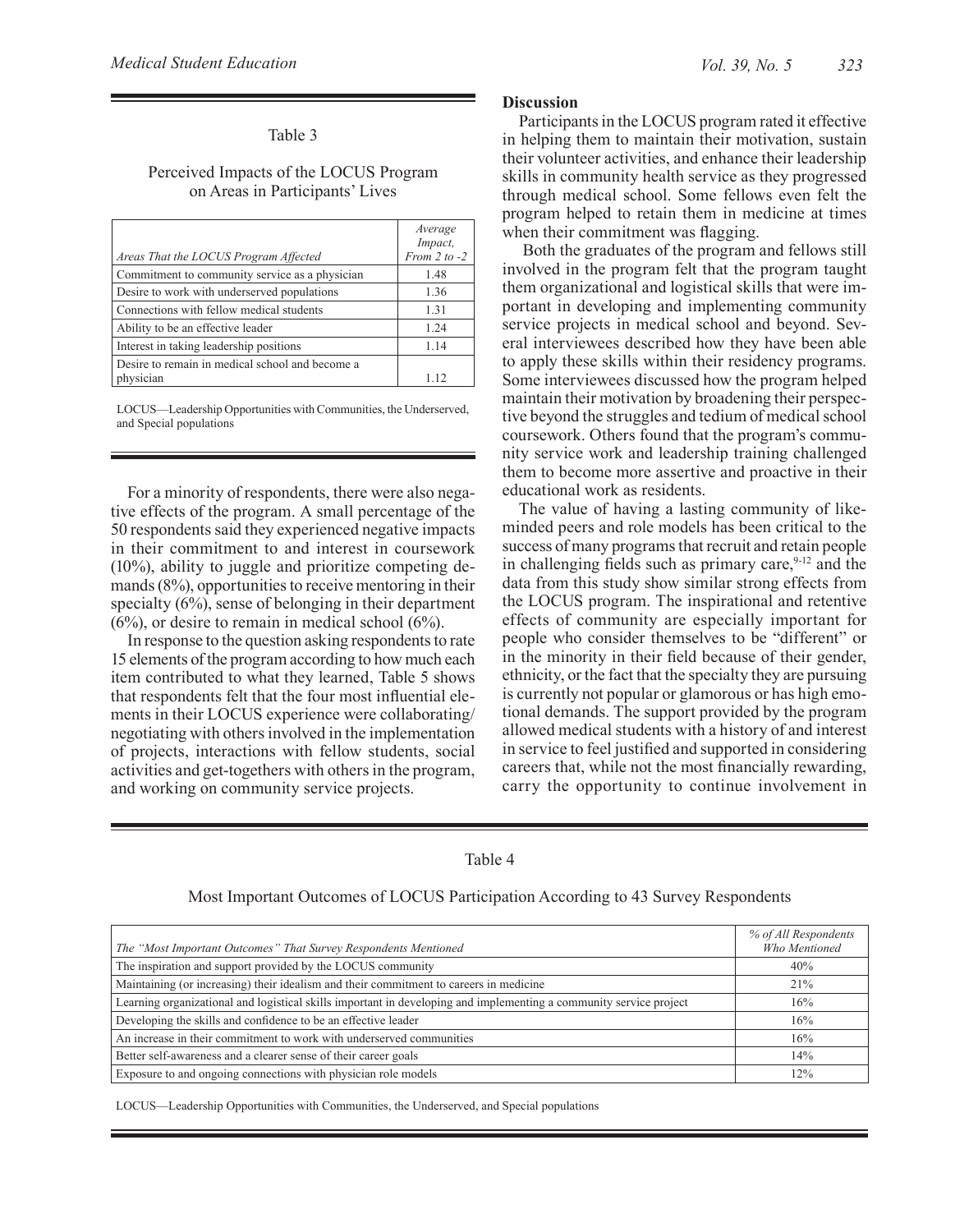## Table 5

### How Program Elements Influenced What Fellows Felt They Learned and Gained From LOCUS

| LOCUS Program Elements Rated on a Scale of 3–0, With 3<br>Being the Most Critical to What Was Learned and Gained |      |
|------------------------------------------------------------------------------------------------------------------|------|
| Collaborating/negotiating with others involved in the<br>implementation of my LOCUS project                      |      |
| Interactions with LOCUS students in my own cohort                                                                | 2.33 |
| Social activities and get-togethers with others in LOCUS                                                         | 2.24 |
| Working on my LOCUS project within its target community                                                          | 2.22 |
| Conceptualizing and developing my LOCUS project                                                                  | 2.18 |
| <b>LOCUS</b> retreats                                                                                            | 2.17 |
| Interactions with other physicians involved with LOCUS<br>(not my Mentor)                                        | 2.13 |
| Writing about or presenting my LOCUS project to others                                                           | 2.13 |

LOCUS—Leadership Opportunities with Communities, the Underserved, and Special populations

community activities outside of clinical medicine. As one interviewee said:

"I think there's a lot of support that took place during the confusion, the frustration, and the career-decision part of medicine, and that let people negotiate some of the tougher sub-specialties and why would you ever want to do primary care. Allowing people to have that support system is really a noble idea—to let them see that it's okay to keep thinking that this is a valid career goal."

As this evaluation of the LOCUS program shows, fellows graduate from the program inspired as doctors and capable as leaders. When US physicians seem to be dismayed by many aspects of their lives and primary care physicians in particular feel discouraged, a program to reinvigorate the core reasons for becoming a physician would seem to be widely useful and even necessary for medical education.<sup>13,14</sup>

Programs such as this do not develop in a vacuum. In the case of this program, one of the factors that contributed to its success was its natural and organic growth from a small group of focused, committed students and faculty to a larger group of invested participants, which was not forced or rushed but gently supported by the University of Wisconsin Department of Family Medicine. By being an extracurricular program, few limitations or demands have been placed on the program as it has grown and developed. Therefore, its growth and changes have been driven almost completely by student input and direction, and for a program of this size (15 to 18 students per year), there was little difficulty finding a group of committed, service-oriented, enthusiastic

students to keep the program going. Of course, challenges existed as well. These have included ongoing funding, struggles with credit versus no credit, formal elective versus not, growth to a larger group versus a smaller, more intimate group, etc, and maintaining the interest and energy of the faculty mentors.

Our program evaluation has limitations that should be noted. First, the fellows are a self-selected group from the larger population of medical students. Attempts to obtain control data from a group of 22 students who had applied to the program but not been accepted were unsuccessful. Thus, any ability to distinguish fellows' attitudes, experiences or views of medicine from other students who weren't participants cannot be determined.

Second, the long-term effects of the program on participants' career choices, satisfaction, and continued community involvement are essential to understanding the value of the program and other programs that might want to combine community service and leadership but currently are unknown.15 At a future point, comparison of participants with a control group of nonparticipants would be useful.

#### **Conclusions**

A primary rationale for the development of the LO-CUS program was to create a space and curriculum to support students interested in leadership and community health service. We believe the program offers a successful model for "immunizing" medical students against detachment and self-interest and for building on the altruistic commitment to service that is critical to the development of compassionate, principled physician leaders.

*Acknowledgments:* Financial support was initially received through predoctoral training grants from the Health Resources and Services Administration and the Wisconsin Area Health Education Center (AHEC) and is now supported by the University of Wisconsin Department of Family Medicine.

This paper was presented at the 2003 Society of Teachers of Family Medicine Annual Spring Conference in Atlanta and at the 2004 Wonca World Conference of Family Doctors in Orlando, Fla.

The authors are grateful to many individuals who helped develop and continue to support the LOCUS program, including Steven Murphy, K.J. Williams, Dan Schaefer, Michele Tracy, Michelle Grosch, Alan Schwartzstein, Alex Adams, Richard Anstett, John Beasley, Ann Behrmann, Richard Brown, Cal Bruce, Rebecca Byers, Jim Davis, Greg DeMuri, Alida Evans, Linda Farley, David Hahn, Murray Katcher, Jonas Lee, Ken Loving, Lu Marchand, Maureen Murphy-Greenwood, Zorba Paster, Beth Potter, Dave Rakel, Rich Roberts, Lou Sanner, Sarina Schrager, Bill Schwab, Jim Shropshire, Sue Skochelak, Melissa Stiles, Patricia Tellez-Giron, and Monica Vohmann. Special thanks to the LOCUS fellows who have participated actively and strengthened the program and to Penny Anderson, without whom LOCUS would not exist.

*Corresponding Author:* Address correspondence to Dr Carufel-Wert, University of Wisconsin, Department of Family Medicine, 777 South Mills Street, Madison, WI 53711. 608-263-4550. Fax: 608-263-5813. don. carufel-wert@fammed.wisc.edu.